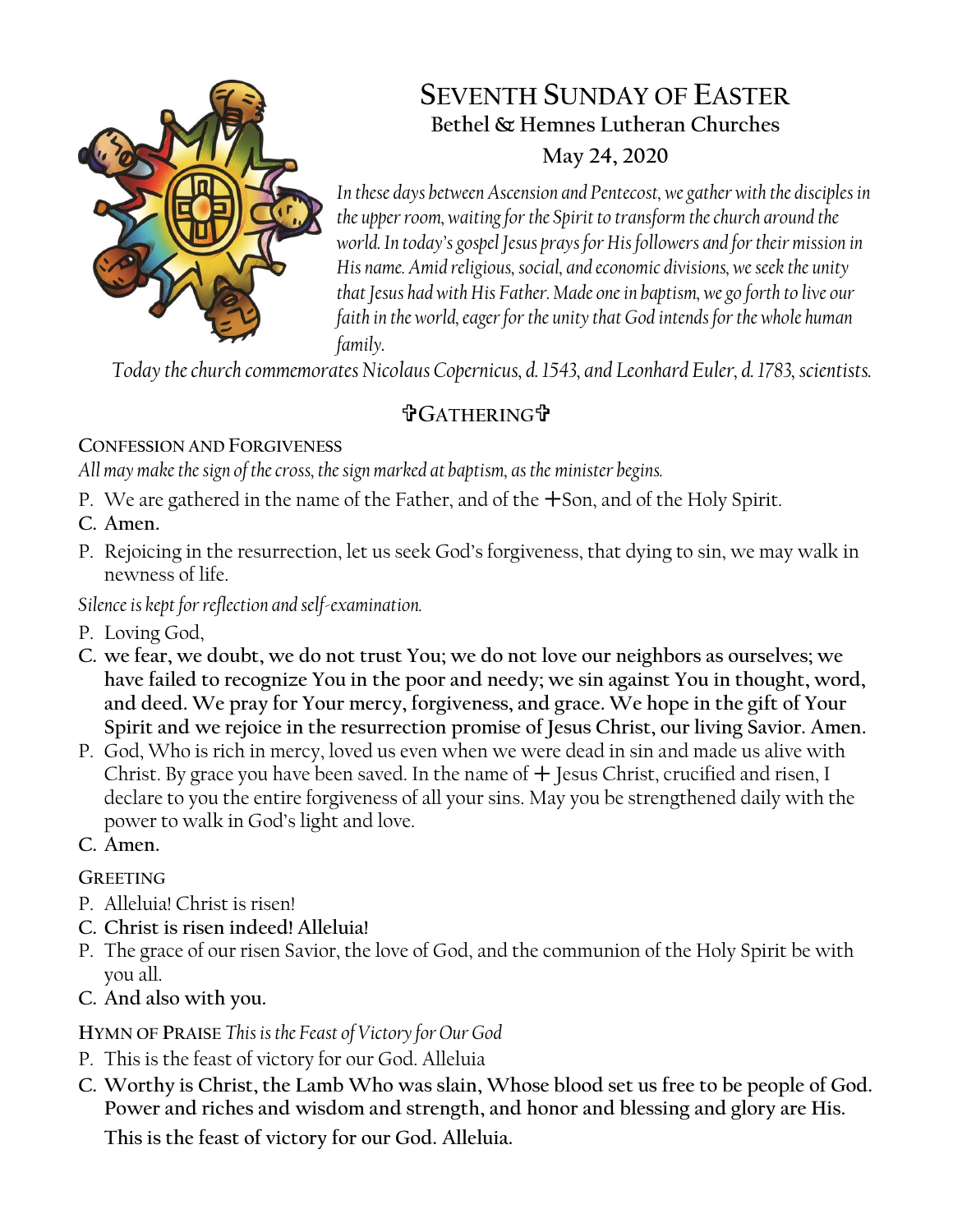**Sing with all the people of God and join in the hymn of all creation. Blessing and honor and glory and might be to God and the Lamb forever. Amen.** 

**This is the feast of victory for our God,**

**for the Lamb Who was slain has begun His reign. Alleluia. Alleluia!**

**PRAYER OF THE DAY**

- P. Almighty and eternal God, Your Son Jesus Christ ascended to Your right hand and is with You in eternal glory. Unite us with Christ and each other in suffering and in joy, that all the world may be drawn into Your bountiful presence, through Jesus Christ our Lord, Who lives and reigns with You and the Holy Spirit, one God, now and forever.
- C. **Amen**.

### **WORD**

# **FIRST READING: Acts 1:6–14**

*Today's reading is part of the introduction to the narrative of the outpouring of the Spirit on Pentecost. These verses tell of the risen Lord's conversation with His disciples on the eve of His ascension.*

When [the apostles] had come together, they asked [Jesus], "Lord, is this the time when You will restore the kingdom to Israel?" <sup>7</sup>He replied, "It is not for you to know the times or periods that the Father has set by His own authority. <sup>8</sup>But you will receive power when the Holy Spirit has come upon you; and you will be My witnesses in Jerusalem, in all Judea and Samaria, and to the ends of the earth."

<sup>9</sup>When He had said this, as they were watching, He was lifted up, and a cloud took Him out of their sight. <sup>10</sup>While He was going and they were gazing up toward heaven, suddenly two men in white robes stood by them.  ${}^{11}$ They said, "Men of Galilee, why do you stand looking up toward heaven? This Jesus, Who has been taken up from you into heaven, will come in the same way as you saw Him go into heaven." <sup>12</sup>Then they returned to Jerusalem from the mount called Olivet, which is near Jerusalem, a sabbath day's journey away.

 $13$ When they had entered the city, they went to the room upstairs where they were staying, Peter, and John, and James, and Andrew, Philip and Thomas, Bartholomew and Matthew, James son of Alphaeus, and Simon the Zealot, and Judas son of James. <sup>14</sup>All these were constantly devoting themselves to prayer, together with certain women, including Mary the mother of Jesus, as well as His brothers.

The Word of the Lord. **Thanks be to God.**

# **Psalm 68:1–10, 33–36**

Let God arise, and let His enemies be scattered;

let those who hate Him flee before Him.

**2 Let them vanish like smoke when the wind drives it away;**

**as the wax melts at the fire, so let the wicked perish at the presence of God.** 

 $^3$ But let the righteous be glad and rejoice before God;

let them also be merry and joyful.

**4 Sing to God, sing praises to His name; exalt Him who rides upon the heavens;**

**YAHWEH is His name, rejoice before Him!** 

<sup>5</sup>Father of orphans, defender of widows,

God in His holy habitation!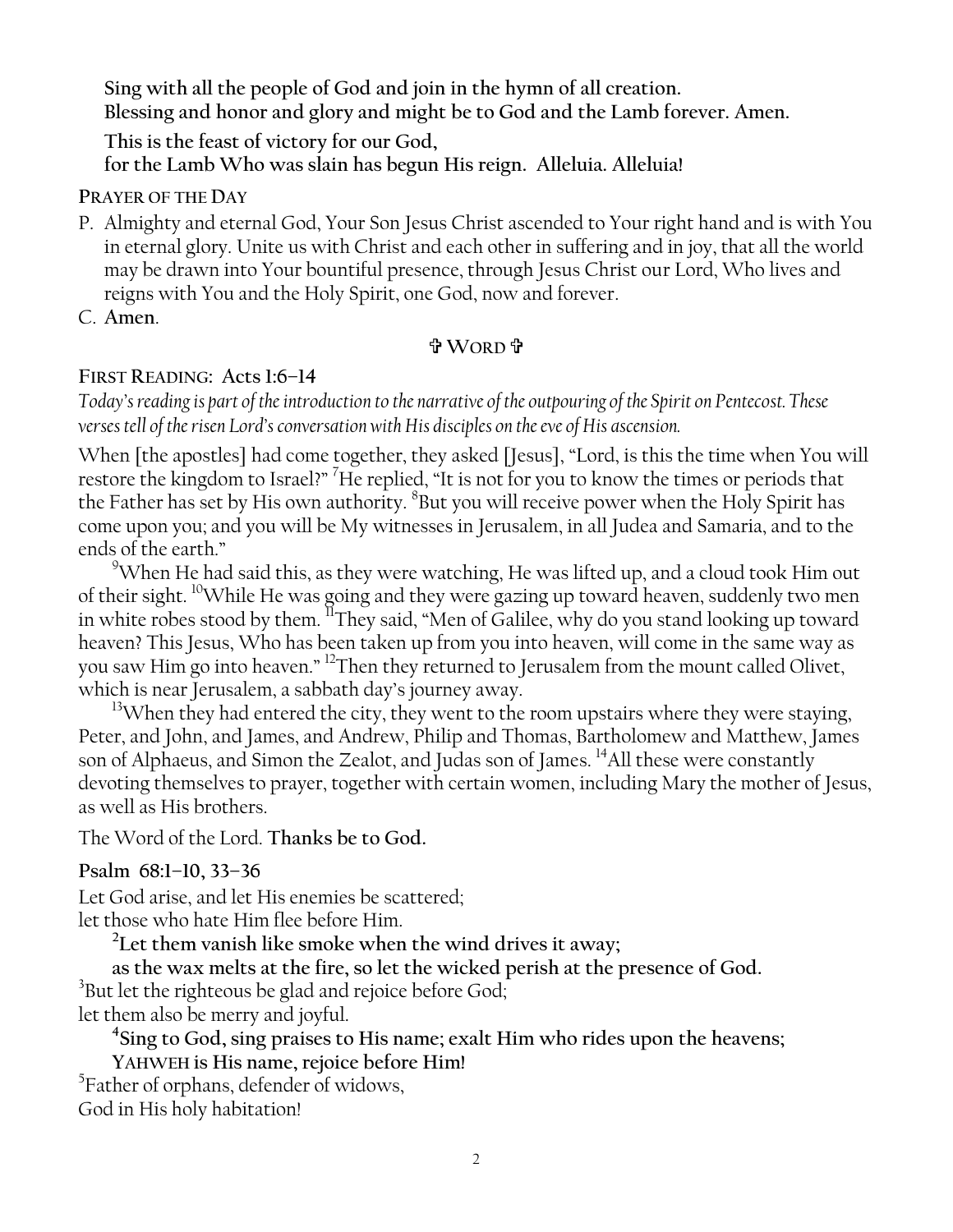**<sup>6</sup>God gives the solitary a home and brings forth prisoners into freedom;**

**but the rebels shall live in dry places.**

 $7$ O God, when You went forth before Your people,

when You marched through the wilderness,

**8 the earth shook, and the skies poured down rain,**

**at the presence of God, the God of Sinai,**

**at the presence of God, the God of Israel.**

9 You sent a gracious rain, O God, upon Your inheritance;

You refreshed the land when it was weary.

**<sup>10</sup>Your people found their home in it;**

**in Your goodness, O God, You have made provision for the poor.** 

<sup>33</sup>Sing to God, O kingdoms of the earth;

sing praises to the Lord.

**<sup>34</sup>He rides in the heavens, the ancient heavens;**

**He sends forth His voice, His mighty voice.**

<sup>35</sup> Ascribe power to God;

His majesty is over Israel; His strength is in the skies.

**<sup>36</sup>How wonderful is God in His holy places,**

**the God of Israel giving strength and power to His people! Blessed be God!**

# **SECOND READING: 1 Peter 4:12–14; 5:6–11**

*Our faith in Christ does not make us immune from the scorn of others. Nevertheless, we are to resist the designs of evil when we experience disparagement from others, because we trust God's grace will strengthen and guide us.*

 $12$ Beloved, do not be surprised at the fiery ordeal that is taking place among you to test you, as though something strange were happening to you. <sup>13</sup>But rejoice insofar as you are sharing Christ's sufferings, so that you may also be glad and shout for joy when His glory is revealed. <sup>14</sup>If you are reviled for the name of Christ, you are blessed, because the spirit of glory, which is the Spirit of God, is resting on you. <sup>5:6</sup>Humble yourselves therefore under the mighty hand of God, so that He may exalt you in due time. <sup>7</sup>Cast all your anxiety on Him, because He cares for you. <sup>8</sup>Discipline yourselves, keep alert. Like a roaring lion your adversary the devil prowls around, looking for someone to devour. <sup>9</sup>Resist him, steadfast in your faith, for you know that your brothers and sisters in all the world are undergoing the same kinds of suffering. <sup>10</sup>And after you have suffered for a little while, the God of all grace, Who has called you to His eternal glory in Christ, will Himself restore, support, strengthen, and establish you. <sup>11</sup>To Him be the power forever and ever. Amen.

The Word of the Lord. **Thanks be to God.**

# **GOSPEL ACCLAMATION**

Hallelujah! Jesus lives! He is now the Living One; From the gloomy halls of death Christ, the Conqueror, has gone, Bright forerunner to the skies of His people, yet to rise.

# **HOLY GOSPEL**: **John 17:1–11**

*On the night before His crucifixion, Jesus prays to His heavenly Father, asking that those who continue His work in this world will live in unity.*

# **C.** *(spoken)* **Glory to You, O Lord.**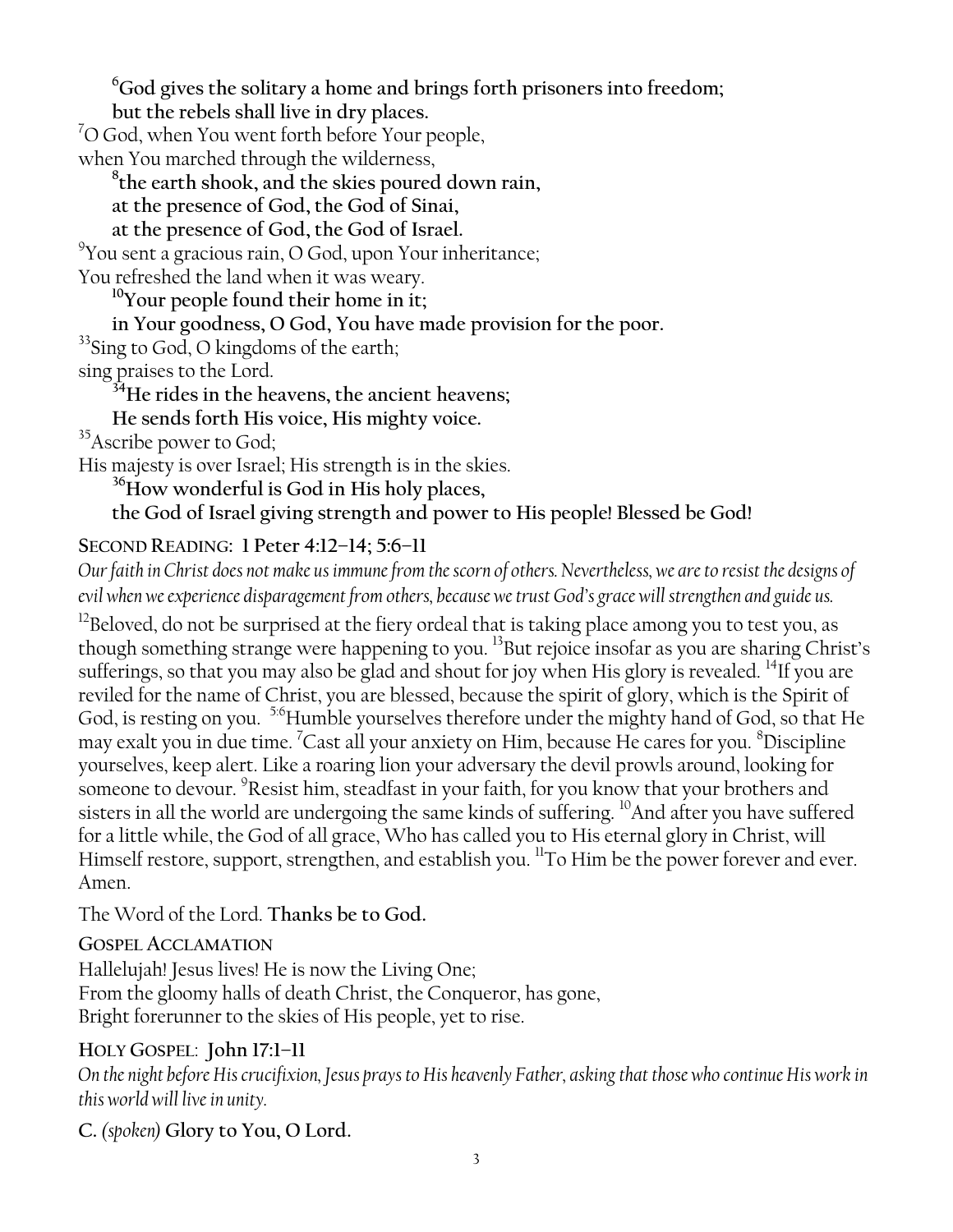After Jesus had spoken these words [to His disciples], He looked up to heaven and said, "Father, the hour has come; glorify Your Son so that the Son may glorify You, 2 since You have given Him authority over all people, to give eternal life to all whom You have given Him. <sup>3</sup>And this is eternal life, that they may know You, the only true God, and Jesus Christ whom You have sent. <sup>4</sup>I glorified You on earth by finishing the work that You gave Me to do. <sup>5</sup>So now, Father, glorify Me in Your own presence with the glory that I had in Your presence before the world existed.

<sup>6</sup>"I have made Your name known to those whom You gave Me from the world. They were Yours, and You gave them to Me, and they have kept Your word. <sup>7</sup>Now they know that everything You have given Me is from You; <sup>8</sup>for the words that You gave to Me I have given to them, and they have received them and know in truth that I came from You; and they have believed that You sent Me. <sup>9</sup>I am asking on their behalf; I am not asking on behalf of the world, but on behalf of those whom You gave Me, because they are Yours.  $\rm ^{10}$ All mine are Yours, and Yours are mine; and I have been glorified in them. <sup>11</sup>And now I am no longer in the world, but they are in the world, and I am coming to You. Holy Father, protect them in Your name that You have given Me, so that they may be one, as we are one."

P. The Gospel of the Lord.

**C.** *(spoken)* **Praise to You, O Christ.**

#### **SERMON**

**HYMN OF THE DAY** *Son of God, Eternal Savior*

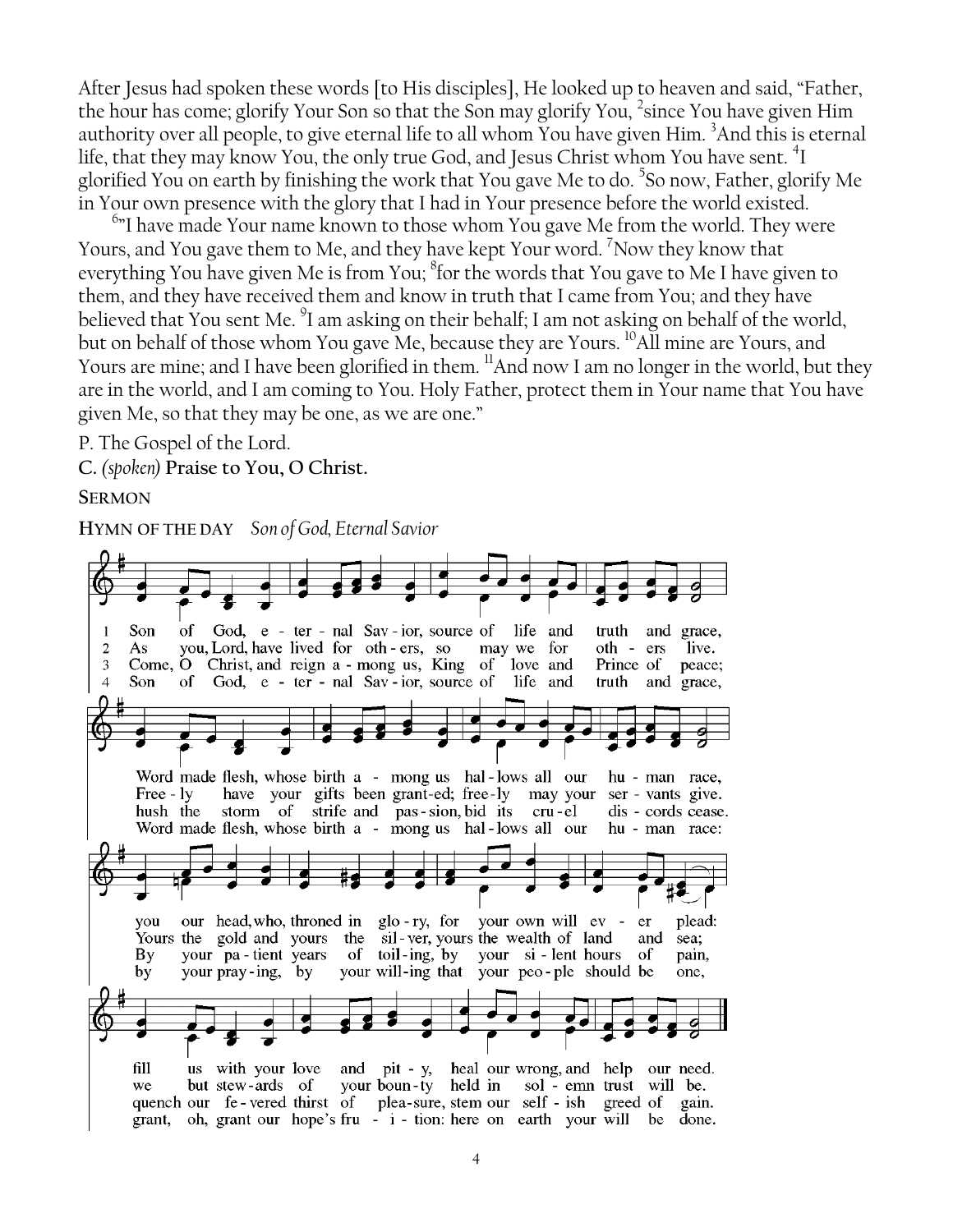**THE APOSTLES' CREED** I believe in God, the Father almighty, creator of heaven and earth. I believe in Jesus Christ, His only Son, our Lord. He was conceived by the power of the Holy Spirit and born of the virgin Mary. He suffered under Pontius Pilate, was crucified, died, and was buried. He descended into hell. On the third day He rose again. He ascended into heaven, and is seated at the right hand of the Father. He will come again to judge the living and the dead. I believe in the Holy Spirit, the holy catholic Church, the communion of saints, the forgiveness of sins, the resurrection of the body, and the life everlasting. Amen

#### **PRAYER**

#### **OFFERING**

*If you have not signed up for electronic giving, you can mail your offering in to Bethel (P.O. Box 126, Porter, 56280), you may drop it in the offering box at the church, or you may make your offering online at our website [\(www.bethelofporter.com\)](http://www.bethelofporter.com/).* 

#### **OFFERTORY** *He Is Arisen, Glorious Word*

He is arisen! Glorious Word! Now reconciled is God, my Lord; the gates of heav'n are open. My Jesus rose triumphantly, and Satan's arrows broken lie, destroyed hell's fiercest weapon. Oh, hear, what cheer! Christ victorious, rising glorious, life is giving. He was dead, but now is living!

#### **OFFERTORY PRAYER**

P. Blessed are You, O God, ruler of heaven and earth.

**C. Day by day You shower us with blessings. As You raised us to new life in Christ, give us glad and generous hearts, ready to praise You and to respond to those in need through Jesus Christ our Lord. Amen.**

### **PRAYERS OF THE PEOPLE**

On this seventh Sunday of Easter, we gather in our homes and yet together as one and uplifted by the promised hope of healing and resurrection, we join the people of God in all times and all places praying for the church, the world, and all those in need. *A brief silence.*

In this time of troubling separation, we pray to You, triune God, for the unity of Your churches. Bind us together in the truth of Your gospel. Make us witnesses of Your mysterious might. As You blessed the early disciples for their unfolding ministry, bless Your church as we follow the call to proclaim Your love to all people. Lord in Your mercy,

**C. hear our prayer.**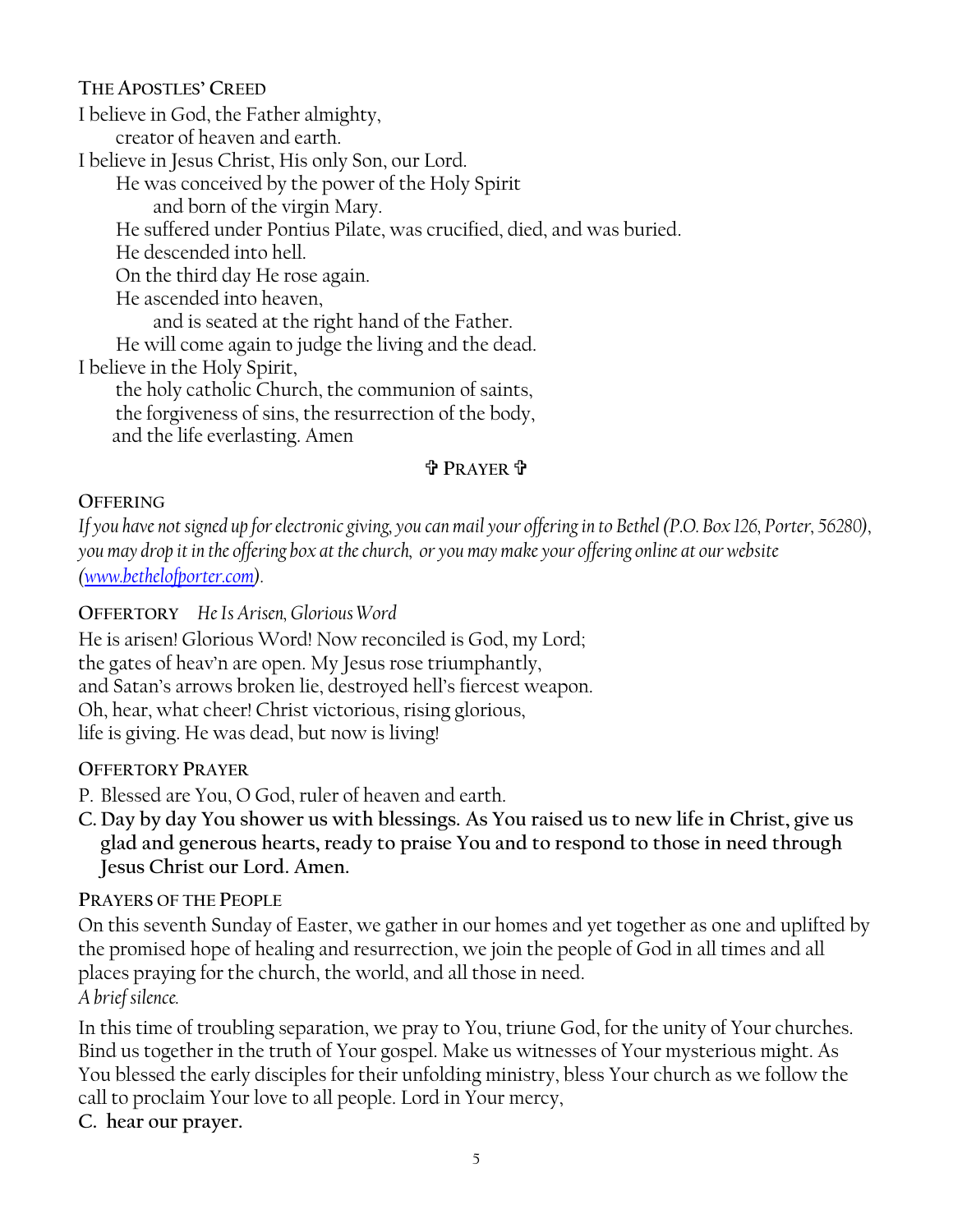Nurture the life of Your creation. Guide Your people as we explore the mysteries of the universe. We praise You for Nicholas Copernicus and Leonard Euler, whom we commemorate today, and for all the scientists and mathematicians who have enriched our understanding of creation. Help all online teachers to instruct our children in the ways of nature. Lord in Your mercy,

# **C. hear our prayer.**

As we prepare for Memorial Day, we pray for peace around the world. Protect all soldiers, and assure them of Your never-failing strength. Shield the vulnerable who live in paths of violence. We pray especially for the people of Afghanistan and Syria. Lord in Your mercy,

# **C. hear our prayer.**

Come to the aid of all who suffer. We pray for those who are laden with grief, overwhelmed by anxiety, or struggling without medical care. Uphold all health-care workers who attend to coronavirus patients. Comfort all families and friends who cannot embrace their loved ones at the time of death. We give into Your care all the sick, especially those we name here before You, especially Merv, Emily, Angie, Shirley, Lynette, Tom and Bruce. Lord in Your mercy,

# **C. hear our prayer.**

Again we pray: give the world a vaccine. Lord in Your mercy,

# **C. hear our prayer.**

Grant Your unity to humankind, so marked by isolation and division. Bring harmony to families, distraught citizens, and members of our legislatures. Give to each individual a wholeness that is birthed in You. Make us one, as You, Father, Son, and Holy Spirit, are one. Lord in Your mercy, **C. hear our prayer.**

To know You is to have eternal life. We praise You for the lives of all who have died in the faith and who now live in You. At the end, bring us with all Your saints into Your presence. Lord in Your mercy,

# **C. hear our prayer.**

Almighty God, You give us the joy of celebrating our Lord's resurrection. With bold confidence in Your love we place all for whom we pray into Your eternal care. Give us the joys of life in Your service, and bring us at last to the fullness of joy in Your presence, through Jesus Christ our Lord, Who lives and reigns with You and the Holy Spirit, one God, now and forever. **C. Amen.**

# **THE LORD'S PRAYER**

Our Father, Who art in heaven, hallowed be Thy name, Thy kingdom come, Thy will be done, on earth as it is in heaven. Give us this day our daily bread; and forgive us our trespasses, as we forgive those who trespass against us; and lead us not into temptation, but deliver us from evil. For Thine is the kingdom, and the power, and the glory, forever and ever. Amen.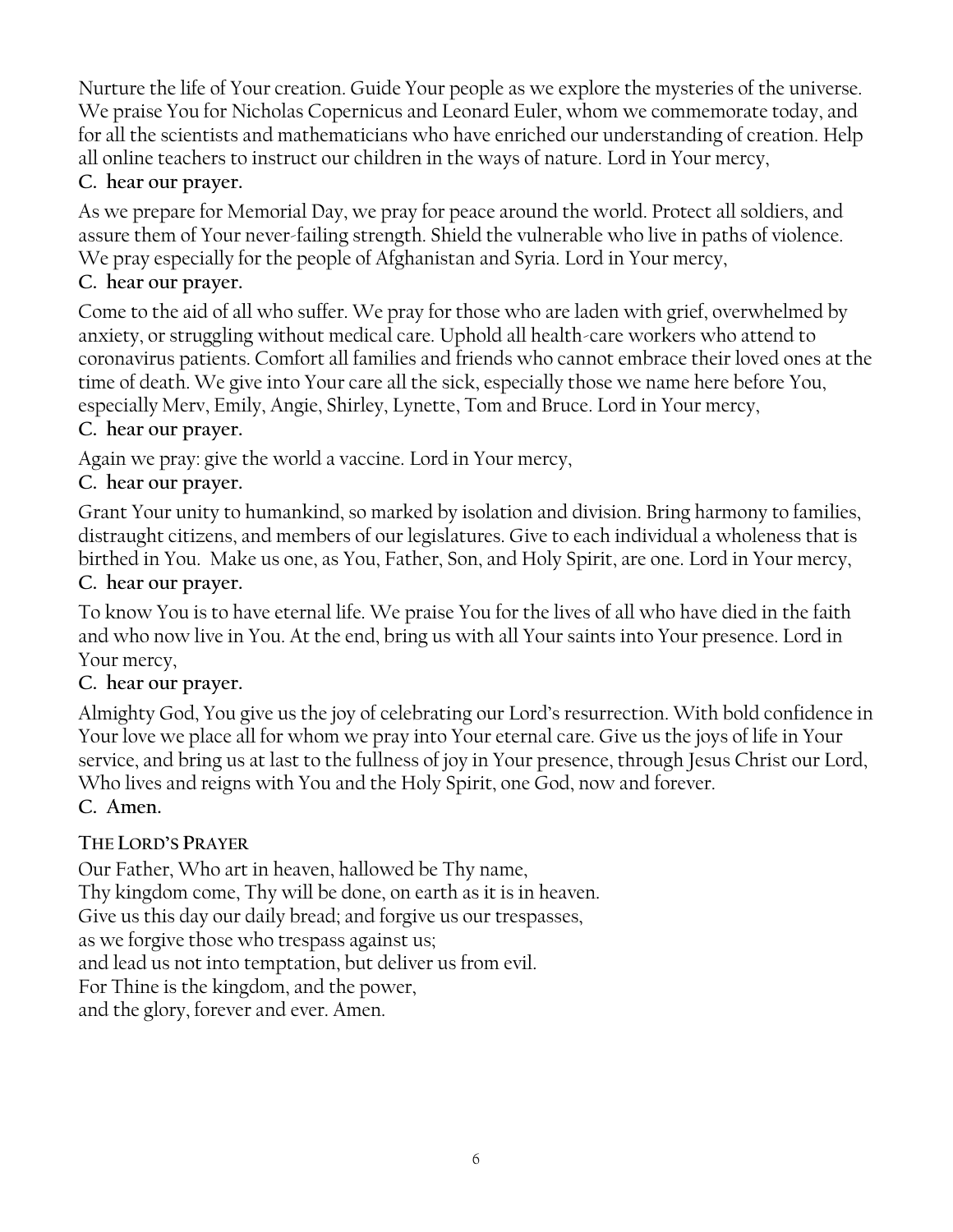#### **SENDING**

**BLESSING**

P. The God of all grace, Who has called you to eternal glory in Christ, restore, support, strengthen, and  $+$  bless you by the power of the Holy Spirit, now and forever. **C.** Amen



**In Christ There is No East or West** CI OSING HYMN

**DISMISSAL** 

- P. Christ is Risen!
- **C. He is Risen indeed!**
- P. Go in peace. Share the good news.
- **C. Thanks be to God. Alleluia, Alleluia**

**Those who Serve: Ministers:** All the People of God **Presider:** Pastor Ellen Munter **Organist**: Lou Knutson **Reader:**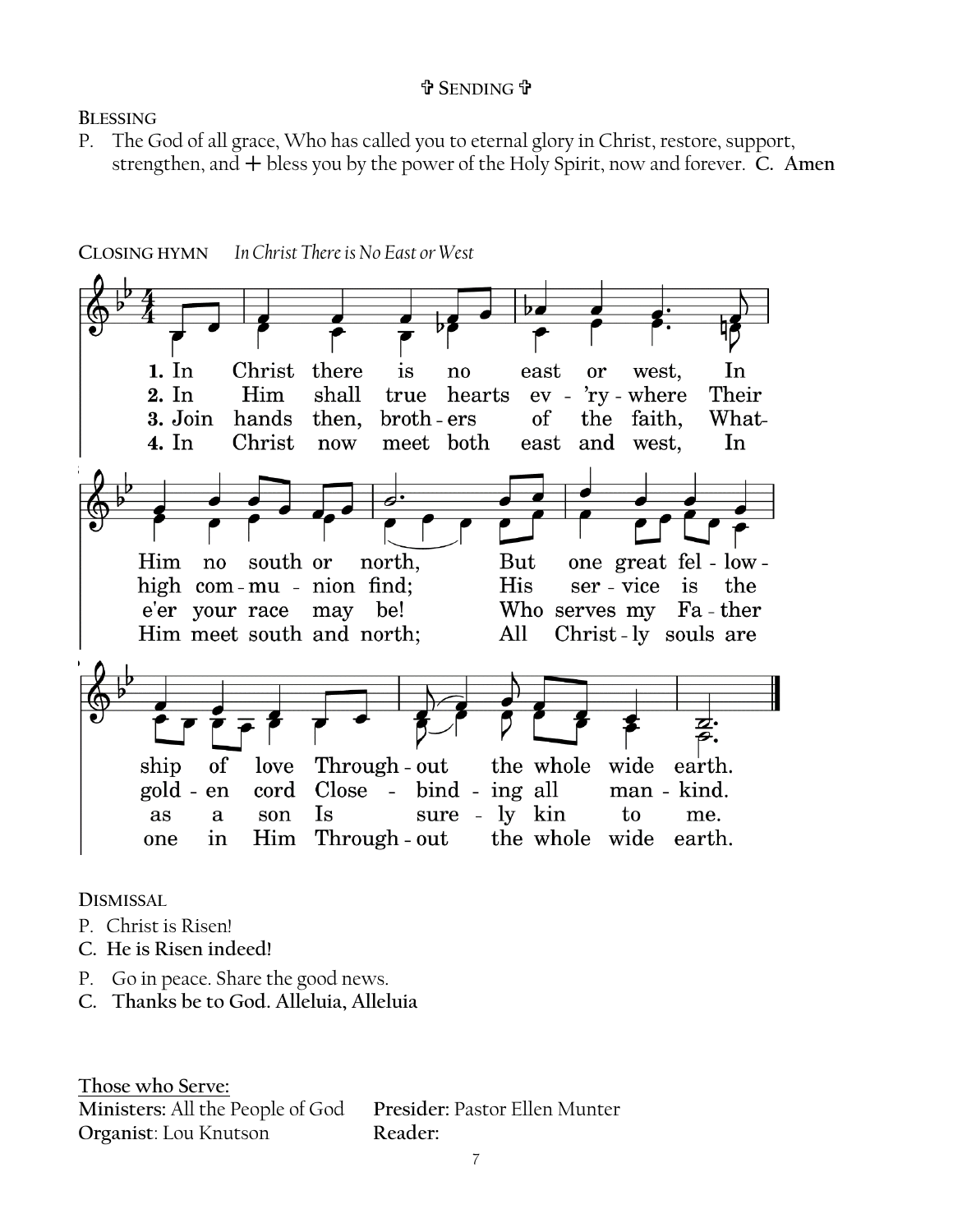### **How to reach us:**

Church Office: 507-296-4658 Pastor's House: 507-296-4558 Pastor's Cell: 507-828-1000(call or text) Pastor's email: pastormunter@gmail.com Bethel email: bethellutheran@frontier.com Bethel web page: www.bethelofporter.com

#### **ANNOUNCEMENTS**

**Offering:** During this period of suspended in-person worship services, Bethel and Hemnes continue to have recurring expenses. Please remember to give financially to support the ministry of our congregations. For Bethel, you may mail your offering to the church office or give online at **<http://bit.ly/givebethel>**

May 17, 2020

 General: \$1,849.50 (\$499.50 received through eGiving) Savings: \$3,000.00 to Funding Reserves from Federal COVID-19 Response Grant.



Merv Anderson Emily Morton,

Dick Anderson Angie Denelsbeck Anderson Tom Gawerecki Shirlee Gabbert Lynette Christie Bruce Jeremiason

### **Acknowledgements**

*From Sundays and Seasons © 2019 and © 2020 Augsburg Fortress. All rights reserved. "Son of God, Eternal Savior" Text: © Somerset Christ. Lowry, 1855-1932; Tune: Dutch Folk Tune, 18th century; arr. © Julius Röntgen, 1855-1932.*

*"He Is Arisen, Glorious Word" Text: Birgitte K. Boye, 1742-1824; tr. George T. Rygh, 1860-1942.*

*"In Christ There Is No East or West" Text: © John Oxenham, 1852-1941; Tune: © African American Spiritual; adapt. Harry T. Burleigh, 1866-1949.*

*Hymns reprinted using OneLicense #A-718771*

*Permission has been granted for churches to use liturgical and musical material without licensing during this time of pandemic.*

*Prayers of Intercession by Gail Ramshaw and Sundays and Seasons, lightly edited by Pastor Munter.* 

# Dylan Bruns invites you to his graduation open house on Friday, May 29th at his home, 2430 230th St, Canby, From 5-8 pm.

His family completely understands if people aren't comfortable coming to celebrate with Dylan in person.